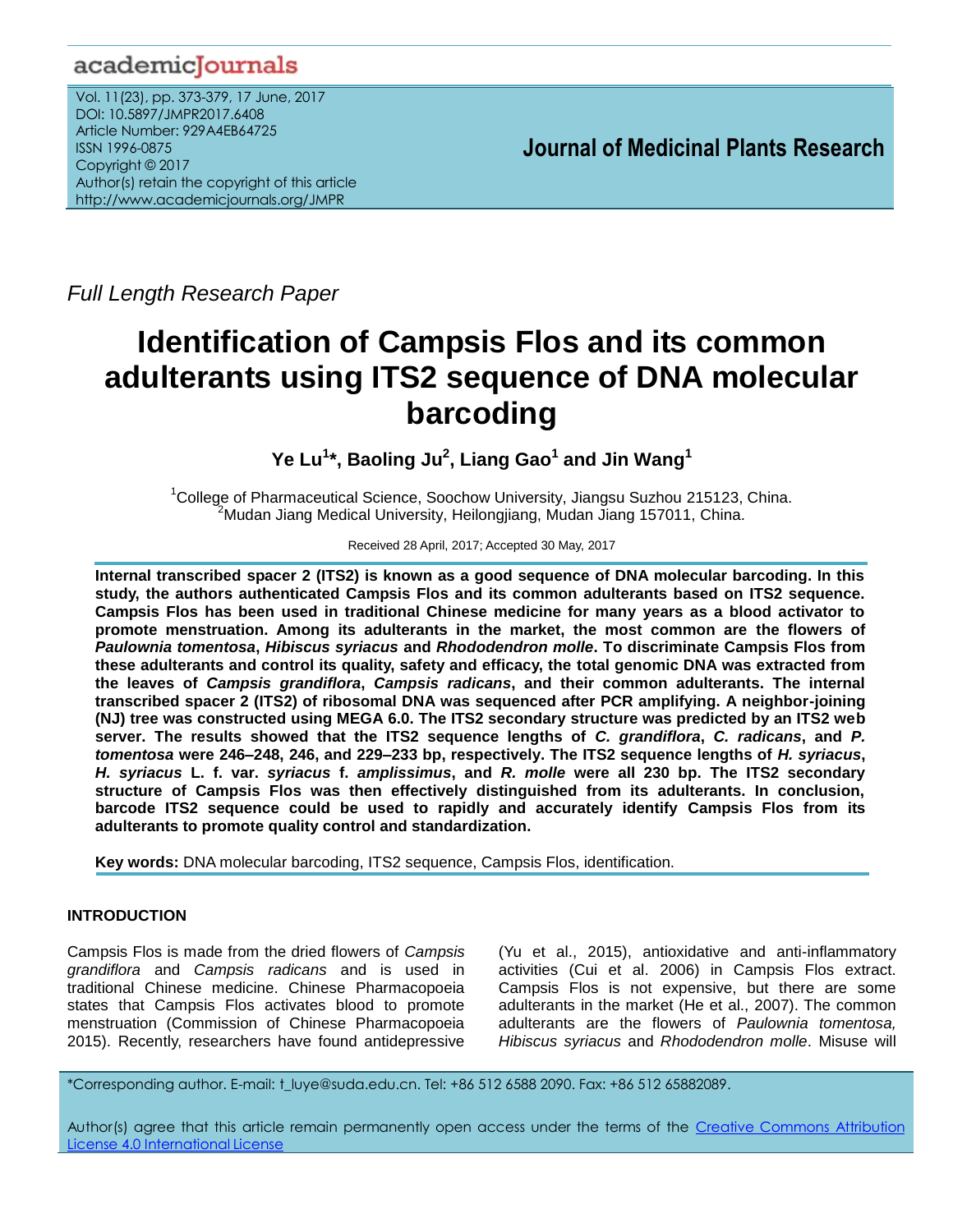will produce side effects, especially because *R. molle*  flowers are toxic. Therefore, identifying Campsis Flos is very important. Traditional microscopic identification is too specialized and only a few people can know it (He et al., 2007). To solve this problem, there is need to find a simple and rapid molecular identification method to distinguish the Campsis Flos from its common adulterants.

DNA molecular barcoding has become a potential identification tool for plants and animals (Kress et al., 2005, 2007; Zhang et al., 2015; Chen et al., 2013). This method can be used to promote quality control and standardization in traditional Chinese medicine, and it has been promulgated by the Chinese Pharmacopoeia.

Among DNA barcoding candidate sequences of the chloroplast genes psbA-trnH, matK, rbcL and nuclear ribosomal DNA ITS (internal transcribed spacer) 2, ITS2 is known as a good sequence of identification (Yao et al., 2010; Pang et al., 2013). Chen et al. (2010) also determined the effectiveness of the ITS2 in identifying medicinal plants using samples from a wide range of taxa. Zhang et al. (2016) also recommended ITS2 for use as a mini-barcode. In this study, total genomic DNA was isolated from *C. grandiflora* and *C. radicans* and their adulterants. The ITS2 was amplified by PCR and sequenced. A neighbor-joining (NJ) tree was constructed using MEGA 6.0 software. The maximum genetic distance within species was far less than the minimum genetic distance between species. The Campsis Flos samples were clustered as a class in the NJ tree, and different species were separated. The NJ tree revealed a close genetic relationship between *P. tomentosa and*  Campsis Flos; *R. molle* has a closer relationship with Campsis Flos, whereas *H. syriacus* had a farther relationship*.* The ITS2 secondary structure was predicted by ITS2 web server. ITS2 secondary structures of the different species were significantly different from each other, whereas those of the same species had no significant differences. Thus, ITS2 sequence offers a new alternative for rapid and straightforward identification of Campsis Flos and its common adulterants.

#### **MATERIALS AND METHODS**

Leaf samples of Campsis Flos and its adulterants were collected from Suzhou, Hangzhou, and Enshi in Hubei province. Professor Chunyu Liu from Soochow University identified the species. All voucher specimens were deposited in the herbarium of the College of Pharmaceutical Science of Soochow University. Fresh leaves were dried using silica gel until DNA extraction. Table 1 shows the samples used in this study and their origins, time and place of collection.

#### **DNA extraction, PCR amplification and sequencing**

Samples of approximately 50 mg were pulverized using liquid nitrogen and 2% polyvinylpyrrolidone (PVP) with a pestle and mortar. Total genomic DNA was subsequently extracted using the

Plant Genomic DNA Kit (CWBiotech Co., Ltd., Beijing, China) following the recommended protocol. The extracted DNA concentrations of all samples were determined using a Q3000-type micro ultraviolet spectrophotometer (Bio-Rad Company, Hercules, CA, USA), and optical density values at 230, 260, and 280 nm of each DNA sample was determined. One pair of universal primers, up (5'-AACCATCGAGTCTTTGAACGC-3') and down (5'- CCTTGTAAGTTTCTTTTCCTCC-3'), was designed for PCR amplification of the ITS2 sequence of Campsis Flos and its adulterants. PCR amplification was carried out in My Cycler (BioRad Lab Inc., USA). PCR was performed using 50 µl reaction mixtures containing 25  $\mu$ l of 2 x Taq Master Mix (Sangon Biotech Co., Ltd., Shanghai, China), 1 µl of each PCR primer (10 µM), and 0.5 to 1 µl of DNA extract, and the total volume was adjusted to 50 µl with sterile deionized water. PCR amplification was conducted according to the following procedure: 94°C for 3 min, 30 cycles of 94°C for 50 s, 54°C for 50 s, and 72°C for 1 min, and a final extension at 72°C for 10 min. PCR products were analyzed by electrophoresis in a 1% agarose gel in  $0.5 \times$  TAE buffer with  $0.5$ µg/ml Gel Red at a constant voltage of 100 V for 40 min. To estimate the size of separated fragments, DNA ladder was loaded into the first lane of each gel. The PCR products were sequenced bidirectionally using an ABI 3730XL sequencer (Sangon Biotech Co., Ltd., Shanghai, China).

#### **Sequence alignment and phylogenetic analysis**

The ITS was located in the middle of 18S and 28S of nuclear ribosomal RNA (nrRNA), and the middle part was divided into ITS1 and ITS2 by 5.8S. The 5.8S and 28S sections of the obtained and GenBank sequences were removed using a Hidden Markov model (HMM) (Keller et al., 2009), leaving the ITS2 sequence. All ITS2 sequences were analyzed using MEGA 6.0 (Tamura et al., 2013). An NJ tree (Saitou et al., 1987) was constructed via bootstrap method that was conducted with 1000 replicates; the substitution model was Kimura-2-parameter (K2P) (Kimura, 1980); and gaps were treated as missing data (complete deletion). Intra- and interspecies sequence divergences were also calculated using the K2P model, and gaps were treated as missing data. The ITS2 secondary structure was predicted via the ITS2 database [\(http://www.its2.bioapps.biozentrum.uni-wuerzburg.de/\)](http://www.its2.bioapps.biozentrum./) (Koetschan et al., 2010).

#### **RESULTS**

#### **DNA quality**

Table 2 shows the qualities of the extracted DNA. The quality of DNA extracted from the flowers is low. Therefore, DNA was extracted from leaves instead. The results indicated that the leaf DNA was of sufficient quality for subsequent experiments.

#### **ITS2 sequence analysis and intra- and inter-species variations**

The average G-C content and length of ITS2 of all samples are listed and aligned, respectively, using the MUSCLE method in Table 3. The *C. grandiflora* from Enshi, when compared with Genbank, had 17 interspecies variable sites (Table 4).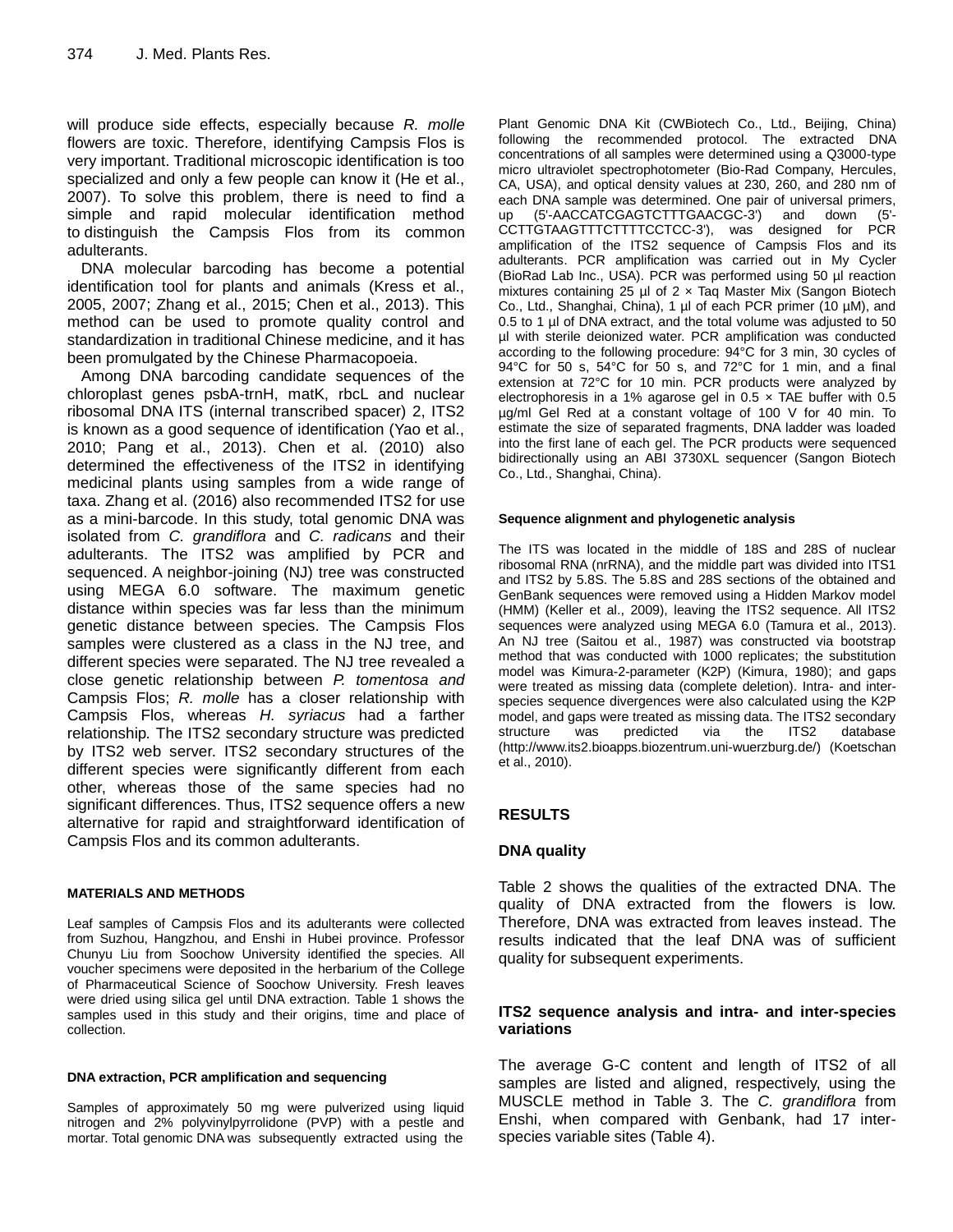#### **Table 1.** Plant samples used in present study.

| Samples(species)                      | <b>Locality of voucher</b>                      | Code<br>No.    | <b>Collection</b><br>time | <b>GenBank accession</b><br>number |  |  |
|---------------------------------------|-------------------------------------------------|----------------|---------------------------|------------------------------------|--|--|
| Campsis                               | Garden Hotel Suzhou                             | 1              | 2015.6.5                  | KX663336                           |  |  |
| grandiflora(Thunb.) Schum             | Enshi in Hubei                                  | $\overline{c}$ | 2015.7.21                 |                                    |  |  |
| Campsis radicans(L.) Seem.            | Shuifang Road, Suzhou                           | 3              | 2015.4.13                 | KX663335                           |  |  |
| Paulownia tomentosa                   | Main Campus, Soochow University                 | $\overline{4}$ | 2015.4.14                 |                                    |  |  |
| (Thunb.) Steud.                       | Suzhou International Foreign Language<br>School | 5              | 2015.4.21                 | KX663337                           |  |  |
| Rhododendron molle(Blume) G.<br>Don   | Hangzhou Botanic Garden                         | 6              | 2015.4.25                 | KX663338                           |  |  |
| Hibiscus syriacus Linn.               | Suzhou Baitang Ecological Botanic Garden        | $\overline{7}$ | 2015.9.6                  | KX663340                           |  |  |
| Hibiscus syriacus L. f. var.          | Suzhou Baitang Ecological Botanic Garden        | 8              | 2015.9.6                  |                                    |  |  |
| syriacus f. amplissimus Gagnep.       | Yangcheng Lake Campus, Soochow<br>University;   | 9              | 2015.4.21                 | KX663339                           |  |  |
| f.                                    | Suzhou Jinji Lake Avenue                        | 10             | 2015.4.13                 |                                    |  |  |
| Campsis<br>grandiflora(Thunb.) Schum  | GenBank                                         | 11             |                           | KJ419313                           |  |  |
| Campsis radicans(L.) Seem.            | GenBank                                         | 12             |                           | KJ419321                           |  |  |
| Paulownia<br>tomentosa(Thunb.) Steud. | GenBank                                         | 13             |                           | AF478941                           |  |  |
| Rhododendron molle (Blume) G.<br>Don  | GenBank                                         | 14             |                           | AF072486                           |  |  |
| Hibiscus syriacus Linn.               | GenBank                                         | 15             |                           | AF460188                           |  |  |

**Table 2.** DNA quality and concentration of Campsis Flos and its adulterants.

| <b>Samples</b>                                             | A260/280                                            | Concentration (ng/µL) |
|------------------------------------------------------------|-----------------------------------------------------|-----------------------|
|                                                            | 1.98 (Garden Hotel Suzhou)                          | 60.7                  |
| Campsis grandiflora                                        | 1.77 (Enshi in Hubei)                               | 47.3                  |
| Campsis radicans                                           | 1.79                                                | 398.3                 |
| Paulownia tomentosa                                        | 1.71 (Main Campus, Soochow University)              |                       |
|                                                            | 1.82 (Suzhou International Foreign Language School) | 988.5                 |
| Rhododendron molle                                         | 1.88                                                | 24.1                  |
| Hibiscus syriacus                                          | 1.61                                                | 104.7                 |
|                                                            | 1.7 (Suzhou Baitang Ecological Botanic Garden)      | 61.2                  |
| Hibiscus syriacus Linn. f. var.<br>syriacus f. amplissimus | 1.63 (Yangcheng Lake Campus, Soochow University)    | 239.8                 |
|                                                            | 1.84 (Suzhou Jinji Lake Avenue)                     | 1443.7                |

The evolution speed of ITS is fast. Nucleotide analysis of the ITS2 sequence could provide more information on inter- and intra-species divergences. The average intraspecific genetic distances calculated by the Kimura-

2-parameter model (Kimura, 1980) for Campsis Flos were 0.01375. The interspecific diversities ranged from 0 to 0.055 between *C. grandiflora* from Genbank, Garden Hotel Suzhou, and from Enshi; from 0.005 to 0.010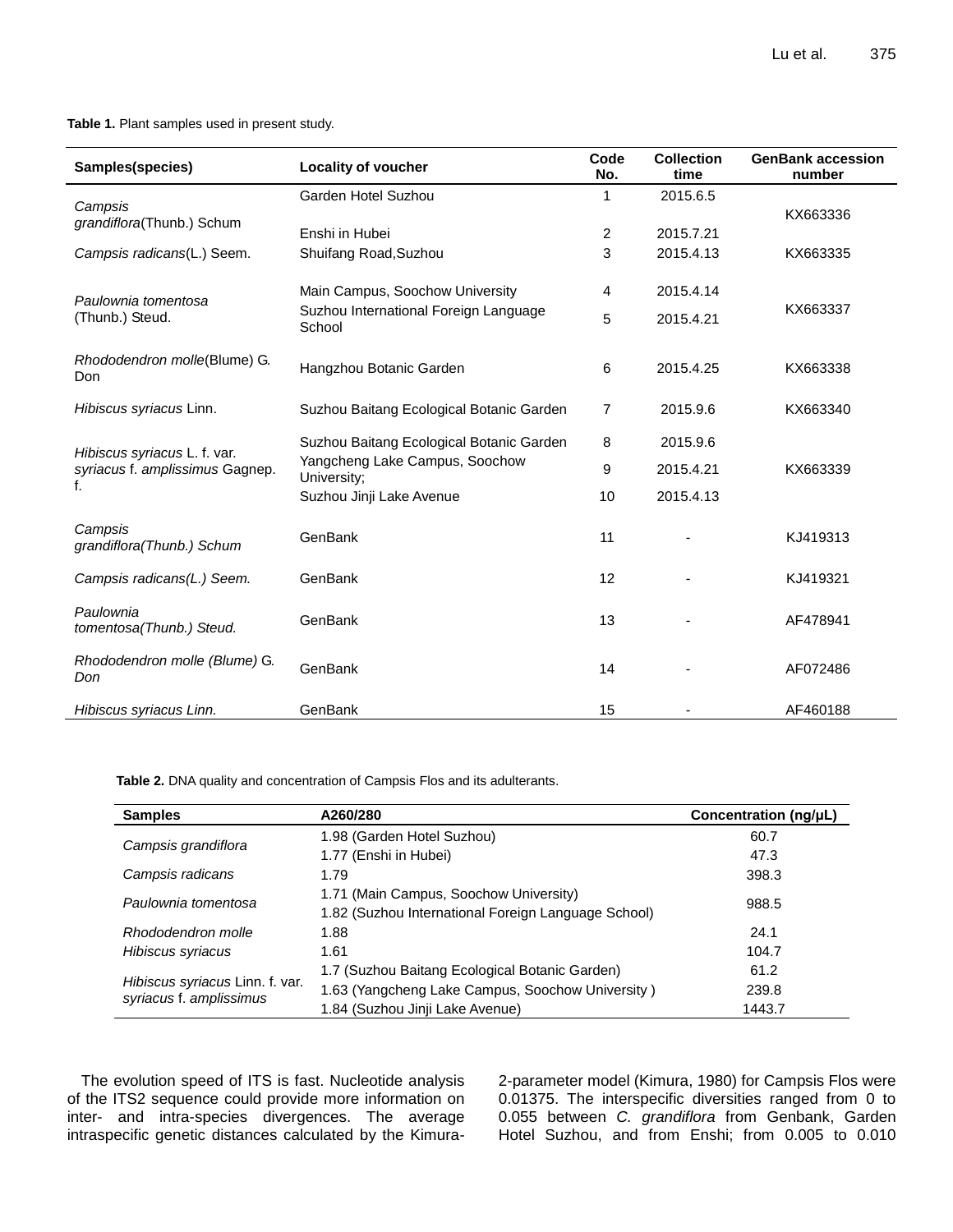| <b>Species</b>                                                                                         | GC (%) | Length (bp) |
|--------------------------------------------------------------------------------------------------------|--------|-------------|
| Campsis grandiflora (Garden Hotel Suzhou)                                                              | 76.5   | 246         |
| Campsis grandiflora (Enshi)                                                                            | 77.4   | 248         |
| Campsis radicans                                                                                       | 76.1   | 246         |
| Paulownia tomentosa (Main Campus, Soochow University)                                                  | 73.4   | 229         |
| Paulownia tomentosa (Suzhou International Foreign Language<br>School)                                  | 71.3   | 233         |
| Rhododendron molle                                                                                     | 58.7   | 230         |
| Hibiscus syriacus                                                                                      | 58.3   | 230         |
| Hibiscus syriacus Linn. f. var. syriacus f. amplissimus<br>(Suzhou Baitang Ecological Botanic Garden)  | 57.8   | 230         |
| Hibiscus syriacus Linn. f. var. syriacus f. amplissimus<br>(Yangcheng Lake Campus, Soochow University) | 59.5   | 230         |
| Hibiscus syriacus Linn. f. var. syriacus f. amplissimus<br>(Suzhou Jinji Lake Avenue)                  | 59.5   | 230         |

**Table 3.** The average G-C content and length of the ITS2 sequence of Campsis Flos and its adulterants.

between *H. syriacus* and *H. syriacus* L. f. var. *syriacus* f. *amplissimus* from Baitang Ecological Botanic Garden, Yangcheng Lake Campus, and Jinji Lake Avenue in Suzhou; and from 0.040 to 0.82 between *P. tomentosa* from Main Campus of Soochow University and Suzhou International Foreign Language School (Table 5).

In this study, the minimum genetic distances of intraspecies of samples (0.220) were greater than the maximum genetic distances of inter-species of samples (0.055). Therefore, it would be easier to distinguish Campsis Flos from the other samples using the ITS2 sequence.

#### **Prediction and analysis of secondary structure of ITS2**

The secondary structure of ITS2 provided the most accurate phylogenetic analysis (Keller et al., 2010), and its information correlated with the biological species concept (Müller et al. 2007). Studies on the secondary structures of nrRNAs have been considered important for inferring phylogenetic relationships at some taxonomic levels. The authors predicted the secondary structure of all samples using the ITS2 web site [\(http://its2.bioapps.biozentrum.uni-wuerzburg.de/\)](http://its2.bioapps.biozentrum.uni-wuerzburg.de/).

Generally, secondary structures of samples contain a central loop and four helical regions (arms): I, II, III, and IV (Figure 1). There were no significant differences in the number, size and angle of the arm loops within the same species. However, there were significant differences among different species. The six species, *C. grandiflora*, *C. radicans, P. tomentosa*, *H. syriacus*, *H. syriacus L. f. var. syriacus f. amplissimus*, and *R. molle*, could be directly identified based on the nrRNA secondary structure of their ITS2 regions.

# **Phylogenetic analysis**

The phylogenetic tree was constructed using MEGA6.0 with 1000 bootstrap replicates for the ITS2 sequences, as shown in Figure 1. The 12 samples can be clustered into classes I, II, III and IV (Figure 2). Class I included *C. radicans* and *C. grandiflora* from Genbank, Garden Hotel Suzhou, and Enshi. The samples of Campsis Flos and *P. tomentosa* were clustered into class II. Classes I, II and *R. molle* were clustered into Class III. Class III and *H. syriacus* and *H. syriacus* L. f. var. *syriacus* f. *amplissimus*  were clustered into class IV. The phylogenetic tree and conventional taxonomy of the plants were consistent.

## **DISCUSSION**

Campsis Flos has been used to encourage blood circulation and mediate blood stasis to treat diseases caused by blood stagnation. It is effective in promoting blood circulation. The flowers of *P. tomentosa, H. syriacus*, and *R. molle* are its common adulterants. *P. tomentosa* flowers can treat respiratory infections. *H. syriacus* and *H. syriacus* L. f. var. *syriacus* f. a*mplissimus* flowers can alleviate fever and promote diuresis. Rhododendri Mollis Flos are dried *R. molle* flowers, which can expel wind and remove dampness. The effects of these four common adulterants and Campsis Flos are vastly different and will produce serious consequences if misused. Although, microscopic identification can identify them, this traditional method is time-consuming and takes intensive training and experience to fully grasp (He et al.,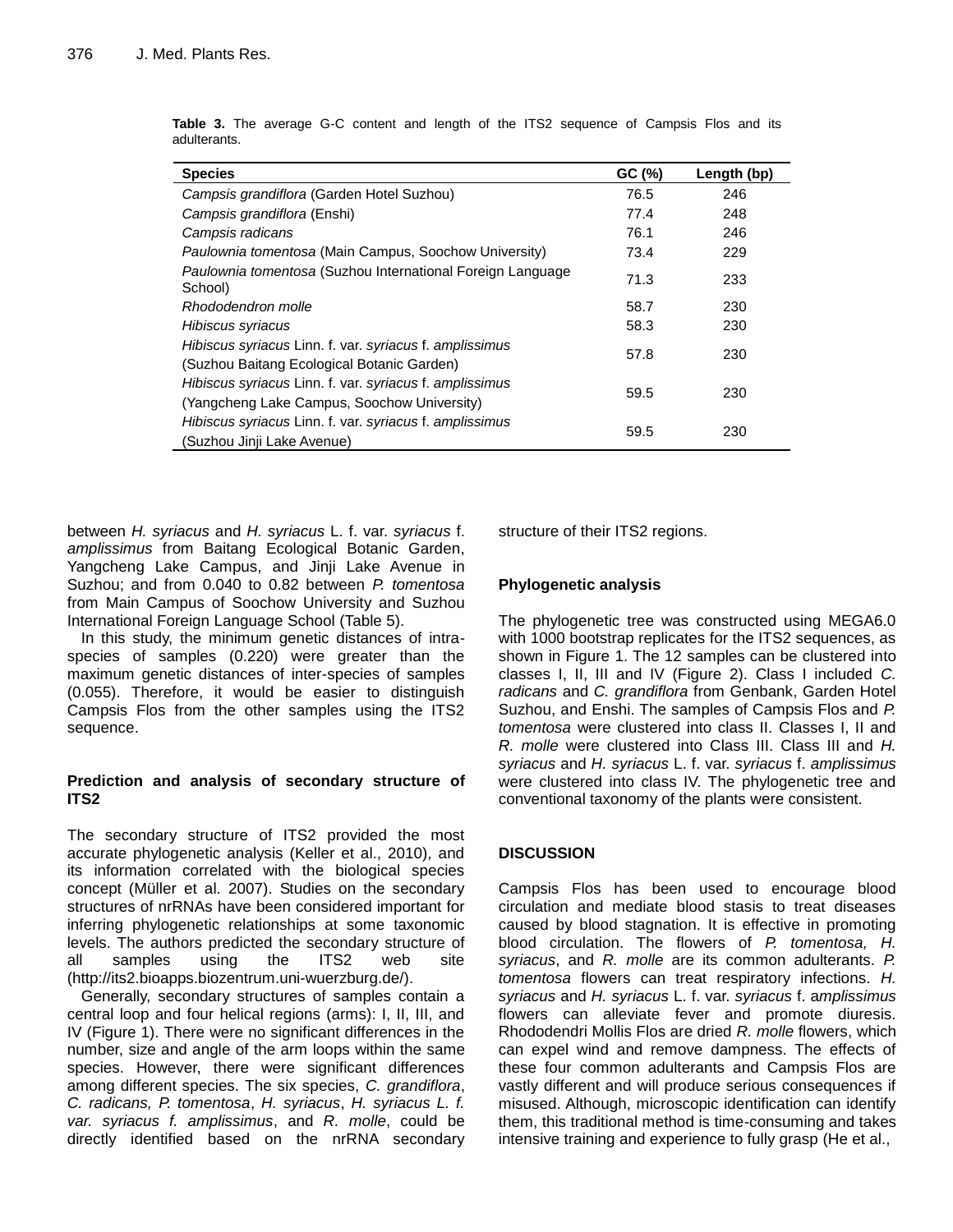**Table 4.** Sequence alignment of *C. grandiflora* from Enshi in Hubei province and from Genbank.

|                               | <b>Variable sites</b> |    |   |    |       |    |    |    |     |    |     |     |     |     |     |  |     |
|-------------------------------|-----------------------|----|---|----|-------|----|----|----|-----|----|-----|-----|-----|-----|-----|--|-----|
| <b>Samples</b>                |                       | 20 |   | 25 | 27    | 35 | 44 | 50 | 67  | 96 | 168 | 170 | 194 | 196 | 235 |  | 241 |
| Campsis grandiflora (Enshi)   |                       | G  | A | G  | C T C |    |    |    | C T |    | G   | A   | G   | A   |     |  |     |
| Campsis grandiflora (GenBank) |                       |    |   |    | G     | G  | G  |    | C   | G  | A   |     |     | G   |     |  |     |

**Table 5.** Kimura-2-parameter (K2P) genetic distance of Campsis Flos and its adulterants.

|                     | Sample 3 | Sample 1 | Sample 2 | Sample 7 | Sample 8 | Sample 10 | Sample 9 | Sample 4 | Sample 5 | Sample 6 |
|---------------------|----------|----------|----------|----------|----------|-----------|----------|----------|----------|----------|
| Sample 3            |          |          |          |          |          |           |          |          |          |          |
| Sample 1            | 0.000    |          |          |          |          |           |          |          |          |          |
| Sample 2            | 0.055    | 0.055    |          |          |          |           |          |          |          |          |
| Sample 7            | 0.592    | 0.592    | 0.612    |          |          |           |          |          |          |          |
| Sample 8            | 0.579    | 0.579    | 0.600    | 0.005    |          |           |          |          |          |          |
| Sample 10           | 0.570    | 0.570    | 0.590    | 0.010    | 0.015    |           |          |          |          |          |
| Sample 9            | 0.570    | 0.570    | 0.590    | 0.010    | 0.015    | 0.000     |          |          |          |          |
| Sample 4            | 0.570    | 0.570    | 0.220    | 0.705    | 0.690    | 0.679     | 0.679    |          |          |          |
| Sample 5            | 0.281    | 0.281    | 0.260    | 0.754    | 0.738    | 0.726     | 0.726    | 0.040    |          |          |
| Sample <sub>6</sub> | 0.485    | 0.485    | 0.448    | 0.694    | 0.680    | 0.682     | 0.682    | 0.518    | 0.579    |          |

The genetic distances of *C. grandiflora* and *C.radicans* from Genebank are 0.000.

2007; Zhang et al., 2005). Therefore, molecular identification might be a good alternative. In recent years, DNA barcoding identification has emerged useful in species identification; in particular, ITS2 sequence is an efficient marker for authenticating traditional Chinese medicines. ITS2 can effectively distinguish Campsis Flos from its adulterants.

In addition, successful DNA extraction is a prerequisite for identifying herbal materials (Moyo et al., 2008). The majority of the plant materials used in herbal medicine is procured from markets in dried or powdered forms; thus, the qualities of the DNA extracted in the experiment were poor. The medicinal portions of herbs are the leaves, which provided better DNA quality.

DNA barcoding ITS2 sequence was obtained by PCR amplification and sequencing. The ITS2 secondary structures of all species are composed of a central loop (the main loop) and four helical regions (arms), and each has a different size and number of arm loops (Schultz and Wolf, 2009; Tippery and Les, 2008). The ITS2 secondary structures of *C. grandiflora* and *C. radicans* and *H. syriacus* and *H. syriacus L. f. var. syriacus f. amplissimus* have little differences. However, the ITS2 secondary structures of Campsis Flos, *P. tomentosa*, *R. molle* and *H. syriacus* were significantly different. Their sizes, positions, numbers and angles of helix arm loops, and

center ring shapes are also different. The central loops of *P. tomentosa, R. molle* and *H. syriacus*  have variable regions, and that of *P. tomentosa* is irregular. Thus, the prediction of ITS2 secondary structure can be used to distinguish Campsis Flos from its adulterants.

The phylogenetic trees of Campsis Flos and its adulterants that were constructed using the ITS2 sequence could easily distinguish the six species. Moreover, the clustering observed was consistent with traditional classifications. *C. grandiflora, C. radicans, P. tomentosa* and *R. molle* belong to sympetalae, and *H. syriacus* belongs to archichlamydeae. Thus, the genetic relationships among *C. grandiflora*, *C. radicans*, *P. tomentosa*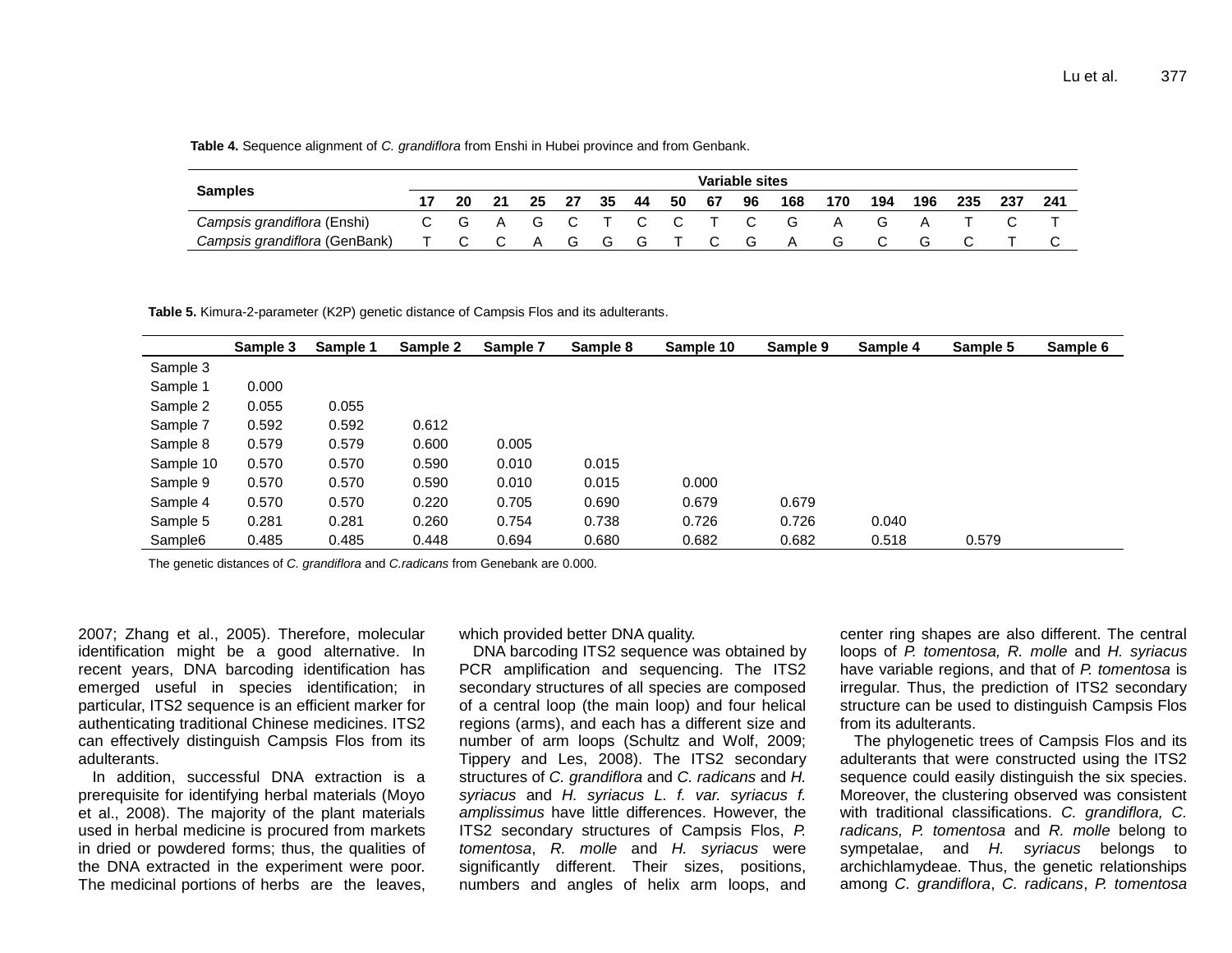

**Figure 1.** The ITS2 secondary structure of Campsis Flos and its adulterants. Their differences were mainly present in Helixes I, III and IV, and, therefore, were distinguishable at the molecular level.



**Figure 2.** The NJ tree of Campsis Flos and its adulterants with the ITS2 sequences. The bootstrap scores (1000 replicates) are shown (≧75%) for each branch.

and *R. molle* were close and far from *H. syriacus*. Adulteration is frequent in traditional Chinese medicine. If we could standardize the cultivation of Campsis Flos and establish a Good Agriculture Practice Area, the adulteration problem would be solved to a certain extent. Furthermore, ITS2 barcodes could help control the quality